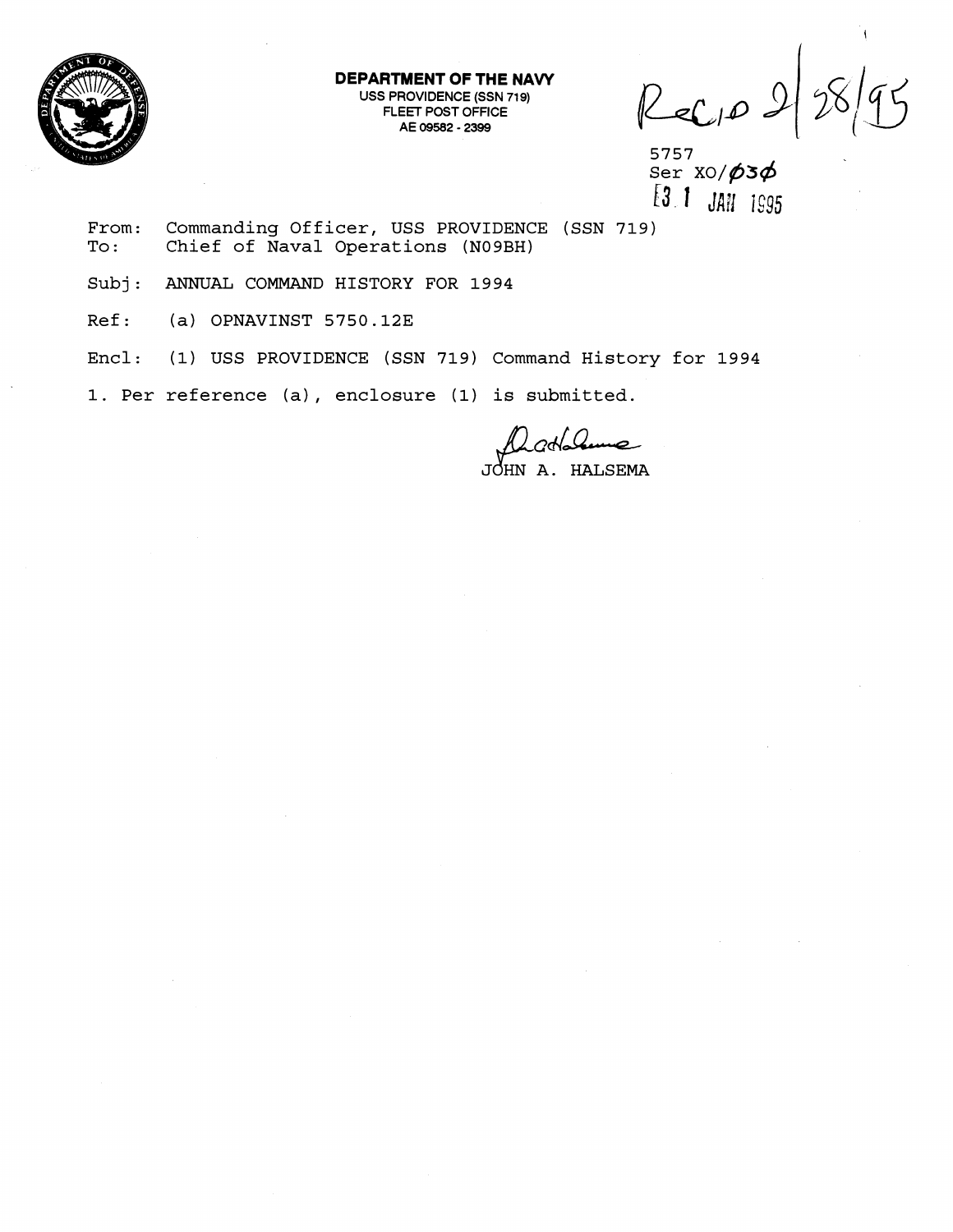## USS PROVIDENCE (SSN 719) COMMAND HISTORY - 1994

## COMMAND COMPOSITION **AND** ORGANIZATION:

| Commander Submarine Force<br>U. S. Atlantic Fleet  | VADM G. W. EMERY    |
|----------------------------------------------------|---------------------|
| Commander, Submarine Group TWO                     | RADM R. A. BUCHANAN |
| Commander Submarine Development<br>Squadron TWELVE | CAPT C. L. MUNNS    |
| Commanding Officer, USS PROVIDENCE<br>(SSN 719)    | CDR J. A. HALSEMA   |

Homeported: Groton, Connecticut Unit Identification Code: **21029** 

CHRONOLOGY:

 $\sim 10^{11}$ 

| 1 JAN - 18 JAN  | Inport New London, CT                                                                                                           |
|-----------------|---------------------------------------------------------------------------------------------------------------------------------|
| 19 JAN - 20 JAN | Underway for INSURV in<br>Narraganssett Bay Op Areas                                                                            |
| 21 JAN - 30 JAN | Inport New London, CT                                                                                                           |
| 31 JAN - 3 FEB  | Transit to Port Canaveral, FL                                                                                                   |
| 4 FEB - 7 FEB   | Inport Port Canaveral, FL                                                                                                       |
| 8 FEB - 8 FEB   | WASAT testing in Port Canaveral, FL                                                                                             |
| 9 FEB - 22 FEB  | Underway for Weapons Trials, Exuma<br>Sound, Bahamas                                                                            |
| 23 FEB - 6 MAR  | Inport New London, CT                                                                                                           |
| 25 FEB          | Change of Command, Commander John<br>A. Halsema relieved Commander David<br>M. McCall at Naval Submarine Base<br>New London, CT |
| 7 MAR - 11 MAR  | Underway for Independent Steaming<br>Exercises (ISE). Narraganssett<br>Bay Op Areas                                             |
| 12 MAR - 17 APR | Inport New London, CT                                                                                                           |
| 18 APR - 3 MAY  | Underway for Operational Reactor<br>Safeguards Examination (ORSE)<br>workup, Narraganssett Bay Op Areas                         |

Encl **(1)**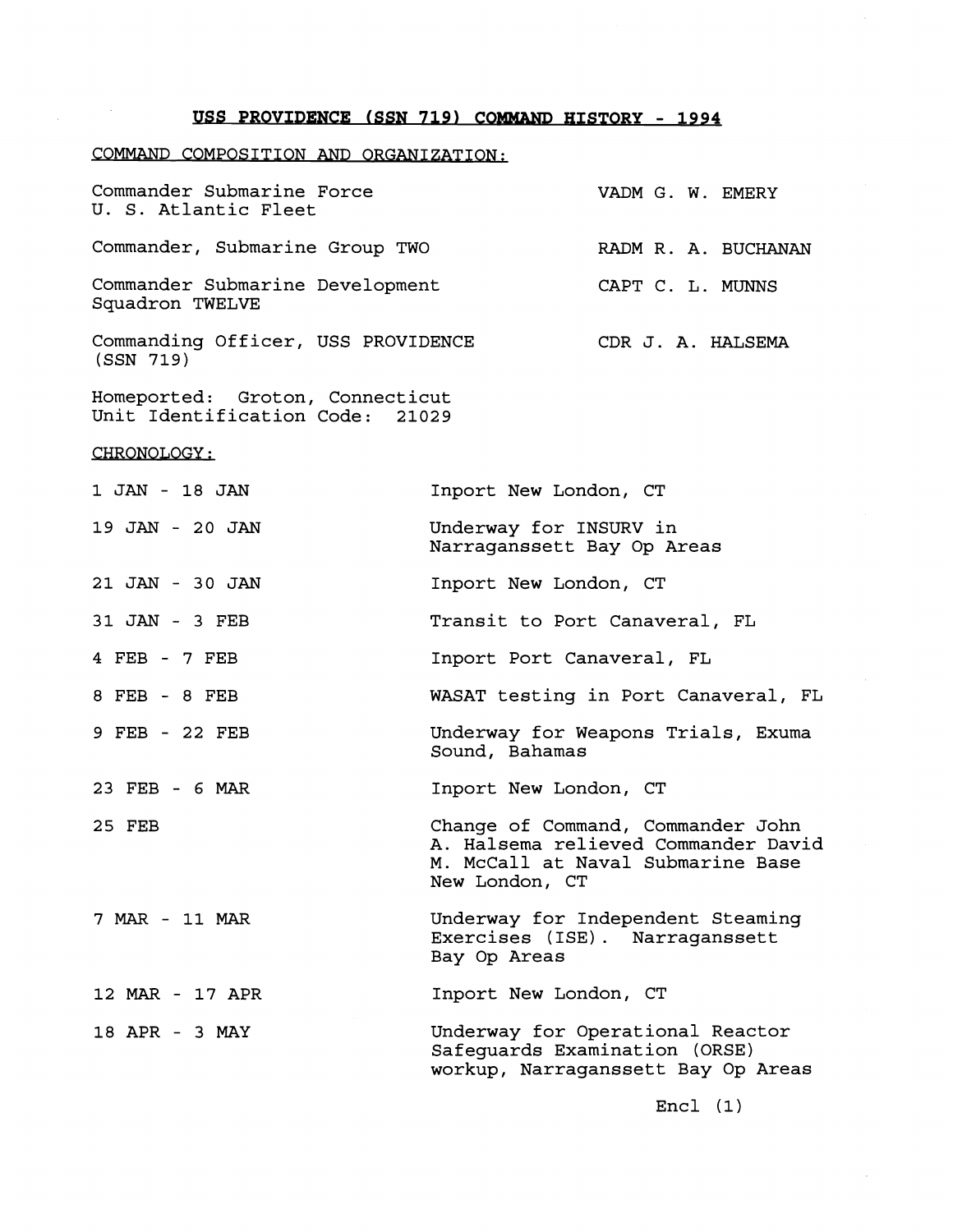| 4 MAY - 4 MAY   | Inport New London, CT                                                                      |
|-----------------|--------------------------------------------------------------------------------------------|
| 5 MAY - 6 MAY   | Underway for ORSE, Narraganssett<br>Bay Op Areas                                           |
| 7 MAY - 8 MAY   | Inport New London, CT                                                                      |
| 9 MAY - 13 MAY  | Underway for ISE, Narraganssett<br>Bay Op Areas                                            |
| 14 MAY - 17 JUL | Inport New London, CT for Pre-<br>Overseas Movement Upkeep                                 |
| 18 JUL - 22 JUL | Underway for post upkeep sea<br>trials, Narraganssett Bay Op<br>Areas                      |
| 23 JUL - 24 JUL | Inport New London, CT                                                                      |
| 25 JUL - 2 AUG  | Underway for Pre-Overseas Movement<br>Workup, Narraganssett Bay Op Areas                   |
| 3 AUG - 7 AUG   | Inport New London, CT                                                                      |
| 8 AUG - 12 AUG  | Underway for Pre-Overseas Movement<br>Certification, Narraganssett Bay Op<br>Areas         |
| 13 AUG - 30 AUG | Inport New London, CT                                                                      |
| 31 AUG - 21 SEP | Underway for Western Atlantic<br>Deployment                                                |
| 22 SEP - 27 SEP | Inport Tromso, Norway                                                                      |
| 28 SEP - 14 OCT | Underway for Western Atlantic<br>Deployment. Unscheduled ORSE on<br>return to port.        |
| 15 OCT - 30 NOV | Inport New London, CT for Pre-<br>Overseas Movement Upkeep                                 |
| 1 DEC - 5 DEC   | Underway for Pre-Overseas Movement<br>Workup and sea trials,<br>Narraganssett Bay Op Areas |
| 6 DEC - 11 DEC  | Inport New London, CT                                                                      |
| 12 DEC - 16 DEC | Underway for Pre-Overseas Movement<br>Certification, Narraganssett Bay<br>Op Areas         |